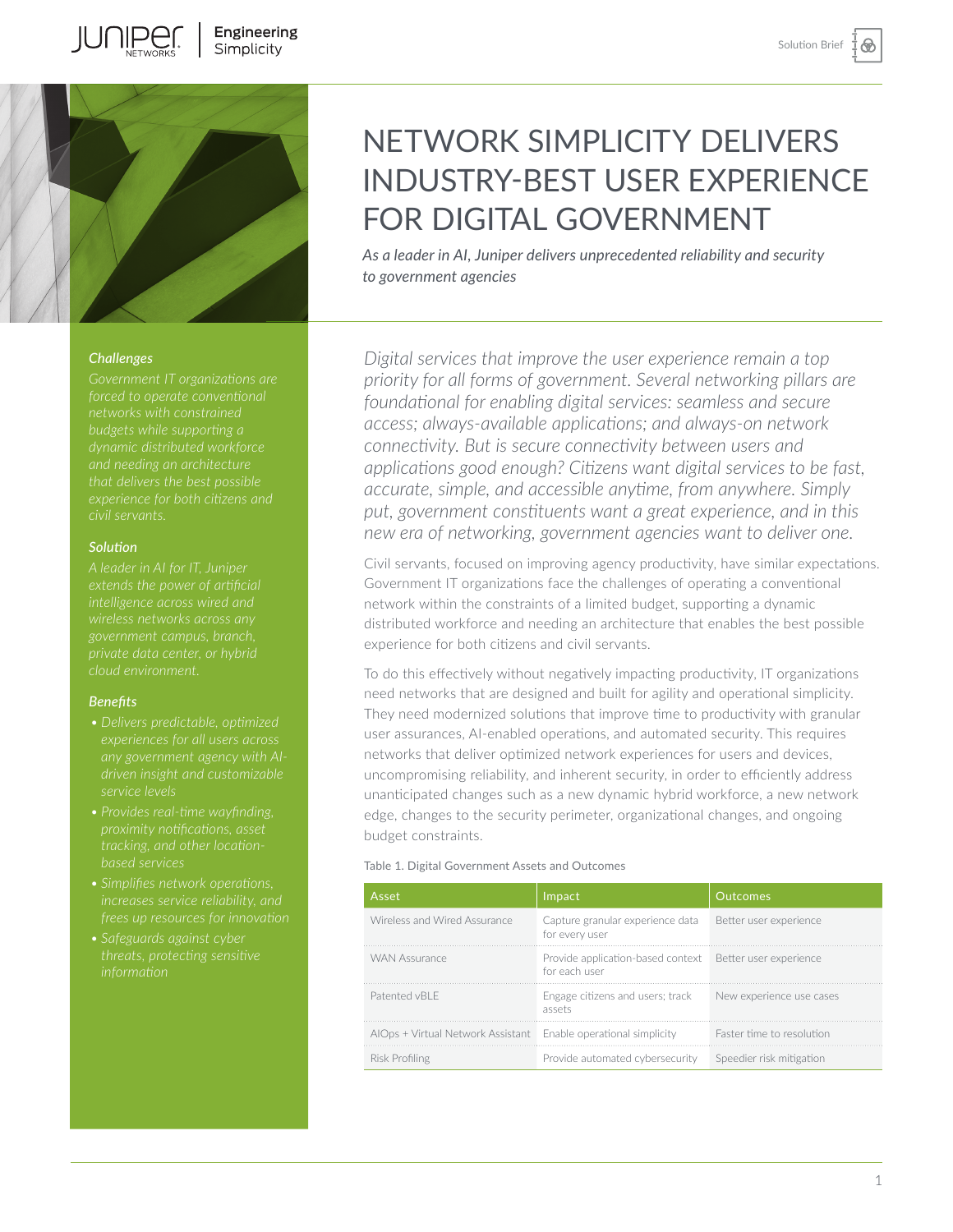

*Figure 1: Workforce agility for digital government*

# The Challenge

For governments accelerating value-based citizen services and digital transformation, their foundational IT infrastructure needs to be resilient, adaptable, efficient, and focused on the user experience. To achieve these goals, government agencies need to:

- Anticipate a fluid remote workforce as a part of the long-term strategy. COVID-19 has forced all forms of government to work from home, proving that a highly distributed workforce can be productive. While the ability to work remotely enhances worker safety and makes more flexible use of resources, IT operations face the challenges posed by a fluid distributed workforce, increased government productivity, and lower cost of operations that require a secure, reliable connection with important AIdriven experience insights to key applications and data.
- Leverage private and public cloud resources as needed. Data analytics, Software as a Service (SaaS) applications, and cloud services are essential elements in the transformation of digital government. Data volumes are growing rapidly, with AI and analytics playing a vital role in government productivity and operational efficiency. A hybrid cloud environment lets governments retain the control of a private data center and the flexibility of public cloud services. But aging enterprise data centers won't keep pace. IT needs a modern data center that can deliver applications and services across both private and public clouds quickly, efficiently, and securely.
- Protect data at the highest levels. Data privacy is critical and always top of mind. But today, all governments must be extra vigilant about cybersecurity. Information is extremely valuable, and as government employees

access applications and data from more places and more devices, the risk of exposure increases. Remote workers are likely using home Internet connections over VPNs and government-issued computers. Even so, this model of highly distributed devices exposes users to new risk vectors. IT needs a network that leverages AI and connected security, automating risk profiling to detect and stop threats before disruptions occur.

- Modernize the enterprise WAN. The enterprise network connecting all government agencies, departments, and other facilities must become simpler, more flexible, more scalable, and more secure. Traditional WANs lack the rich telemetry insights and inherent security required to adapt to the demands of digital government and the shift to the cloud. Remote work has exponentially increased VPN demands on the WAN. Limited visibility makes WAN outages difficult to troubleshoot, further prolonging negative impacts on productivity. Manual configurations are conventional. AI-driven network operations can improve user experiences for government agencies and departments, automate network operations, enhance security, and lower costs.
- Empower IT teams to innovate. Improving government outcomes while lowering operational costs can appear contradictory. To empower government IT leaders to deliver transformation, they need to be liberated from conventional, time-consuming infrastructure operations, freeing up resources for innovation. By automating network operations, IT teams can improve service delivery while reducing costs.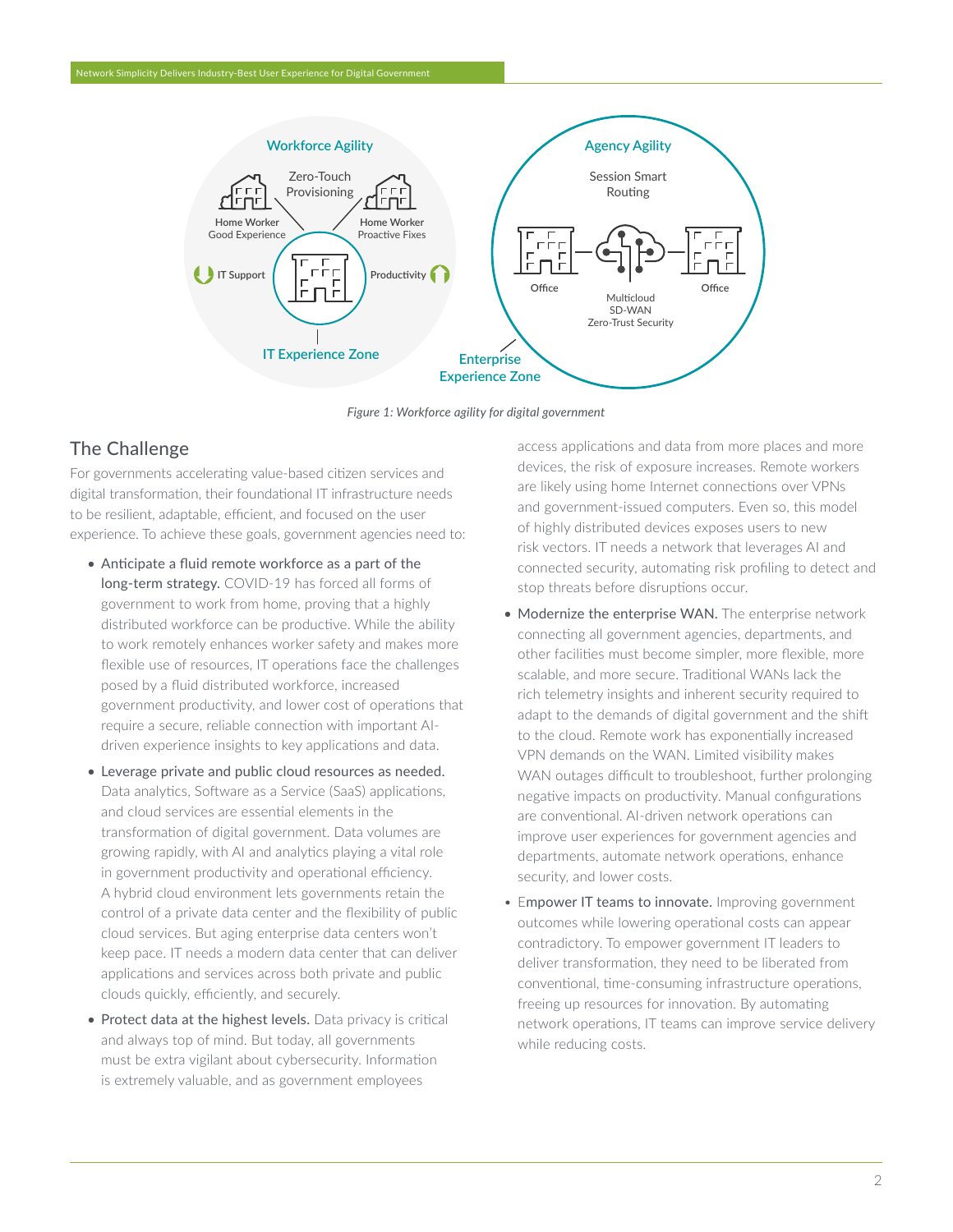# The Juniper Networks AI-Driven Network for Digital Government

Juniper® AI-Driven Enterprise enables all forms of government to deliver on their strategic technology objectives, whether increasing the productivity of a dynamic distributed workforce, simplifying operations, or elevating the user experience. This includes agencies and departments such as Health and Human Services (HHS), Emergency Management, Workforce Management, legislative centers, public safety, courts and corrections, public utilities, transportation, and many others.

Governments around the world should rely on Juniper to do the following:

• Deliver optimized and personalized network experiences everywhere: With a Juniper network driven by Mist AI™, government IT organizations can deliver exceptional performance, reliability, and scalability across wired and wireless networks. Juniper's microservices cloud architecture, integrated AI engine, and virtual assistant enable governments to deliver predictable, highly intelligent network service experiences for citizens and employees alike.

In addition to delivering the best Wi-Fi range and performance, the Juniper Series of High-Performance Access Points has a dynamic vBLE 16-element antenna array for the industry's most accurate and scalable location services. This allows governments to deliver real-time wayfinding, proximity notifications, and asset tracking directly from the access point rather than overlaying networks and technologies or relying on hundreds of battery powered beacons. Governments can now easily engage with citizens, employees, and critical capital assets to elevate experience and safety in support of streamlined operations and workflows.

Network operations are simplified with Mist AI. Juniper Mist Wi-Fi Assurance and Juniper Mist Wired Assurance replace manual troubleshooting with automated operations. And the Marvis Virtual Network Assistant provides AI-assisted troubleshooting and network performance analysis through an intuitive conversational interface, empowering IT teams to speed problem resolution.

Juniper Networks® EX Series Ethernet Switches deliver the highest level of performance and reliability for government campus and branch networks, whether for the core, aggregation, or access layer. Juniper's building-block approach to switching enables easy scalability to meet growing digital demands and protect investments.

As IT continues to support all levels of government staff working remotely, each can be assured of a better, more secure work experience with Juniper Mist Edge. Mist Edge automates risk profiling to securely extend the corporate network, empowering governments to work from home while protecting against at-home security risks.

Governments can improve digital outcomes and reduce costs with AI-Driven Networking:

• Deliver applications and workloads from cloud-ready data centers: With Juniper as the foundation of the data center network, IT can deliver applications and services where and when needed. Whether for citizen engagement services, employee and citizen records, sensitive government data, or legislative or administrative functions, applications are predictable and responsive.

With data center switches, IT can create a single IP network fabric that seamlessly connects and secures workloads across both enterprise data centers and public cloud instances. Juniper Networks QFX Series Switches provide a building block approach for the data center fabric, minimizing complexity and cost while maximizing flexibility. Using QFX Series switches as the underlay network and Ethernet VPN–Virtual Extensible LAN (EVPN-VXLAN) for the overlay network creates a single IP fabric with efficient Layer 2/Layer 3 connectivity, segmentation, simplicity, and agility.

With Juniper's intent-based networking system, driven by Apstra, data centers become more cloud like with a fabric management overlay that's designed to reduce complexity and enable automation throughout the entire lifecycle, from design to deployment to operation (Day 0 to Day 2). With closed-loop automation and assurance, government IT organizations can reliably accelerate service availability to improve the user experience. Data center architects can use blueprints to design fabrics quickly with understandable terms that define intent, while data center operations staff can deploy fabrics with meaningful analytics that provide consistent, accurate insights by comparing operational state to design intent—the single source of truth. The Apstra intent-based networking system understands the state of the network, making it a powerful operational tool for visualizing, troubleshooting, optimizing, and automating the framework for change as the network evolves and adapts to support new services.

• Build a connected, threat-aware network to detect and stop threats faster: Juniper Connected Security uniquely safeguards all forms of government, unifying all network elements into a threat-aware network. Juniper's built-in defenses automatically protect users, devices, applications, and data across government agencies and departments. Security policies are dynamically enforced at every network connection point.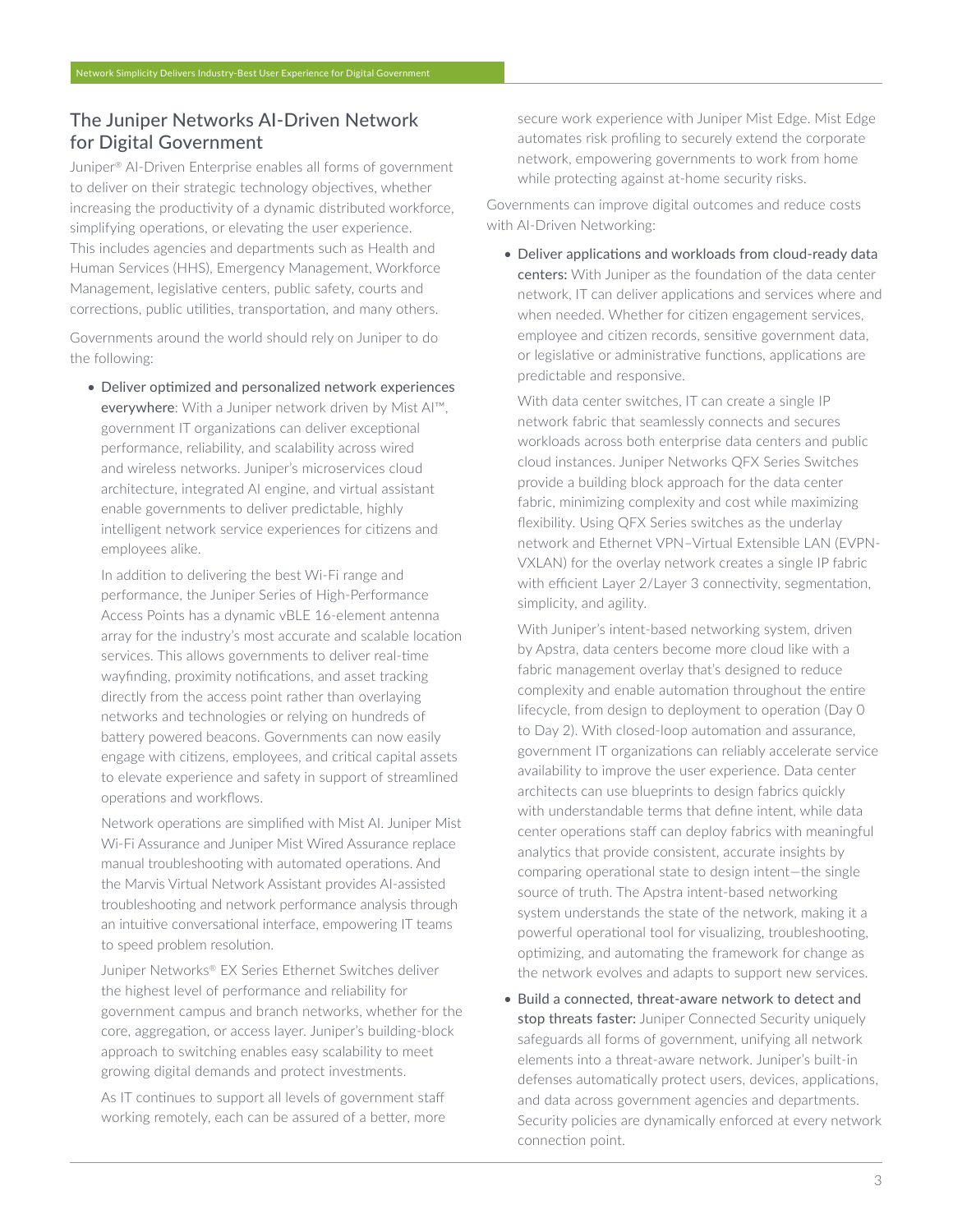

*Figure 2: Elements that fuel workforce agility for digital government*

Comprehensive protection begins with Juniper Networks SRX Series Services Gateways, high-performance, nextgeneration firewalls delivered on the industry's most scalable and resilient platform. Critical applications operate safely, while advanced threats are detected and blocked. With clear visibility into threats and centralized, automated control over access and enforcement policies, governments are protected from end-to-end and top-to-bottom.

• Adapt the enterprise WAN for the demands of digital government: Proven at the largest service providers and many government environments, Juniper routing technology is ideal for the critical business of government agencies. Juniper Networks MX Series Universal Routing Platforms enable high-performance, reliable, and scalable connections across agencies and departments, offices, data centers, and cloud instances with built-in security. Mist AI simplifies network operations while the MX Series routers deliver industry-leading system capacity, density, security, telemetry, and performance. Municipal governments can leverage a single architecture to securely extend broadband to citizens while also connecting government agencies and departments with very efficient operations.

Governments seeking a "workforce agility" solution can leverage Juniper Networks Session Smart™ routing technology powered by 128T to build a service-centric fabric that enables a "work from anywhere" architecture that is uniquely able to deliver a quality user experience. Government IT organizations can dynamically adapt to application performance needs and route traffic accordingly to improve user experience. This tunnel-free approach reduces application latency while increasing available bandwidth for video and other networkintensive applications. Native session optimization can

be used to improve application speed and reliability, as well as quality, security, and compliance. This highly distributed "work from anywhere" world challenges the legacy perimeter-based security approach, demanding security be baked into networks. Governments can deliver a zero-trust fabric that provides unparalleled control over access to critical resources and data needed for a resilient client-to-cloud infrastructure to optimize productivity with a distributed workforce.

AI-driven operations let IT measure and drive user experiences across the enterprise WAN, all the way to workers in remote agency locations and offices. The Juniper SD-WAN solution for connecting branch offices, combined with AI-driven operations, can further improve user experiences, automate operations, and lower costs.

• Harness network automation to increase IT efficiency: IT is habitually called upon to do more with less. Juniper allows government IT teams to leverage automation to deploy, change, and manage networks. With Juniper's network automation tools, IT can drive intent-based operations across the network and services life cycle, reducing the time it takes to perform common operating tasks and minimizing process-related errors. Network automation empowers the IT team to do more with its available resources, while elevating collaboration between NetOps, DevOps, and SecOps in more satisfying work.

# Solution Components

For years, governments have trusted and deployed Juniper solutions as major building blocks of their networks. Here's how they can improve digital government outcomes and reduce costs with Juniper AI-driven networking.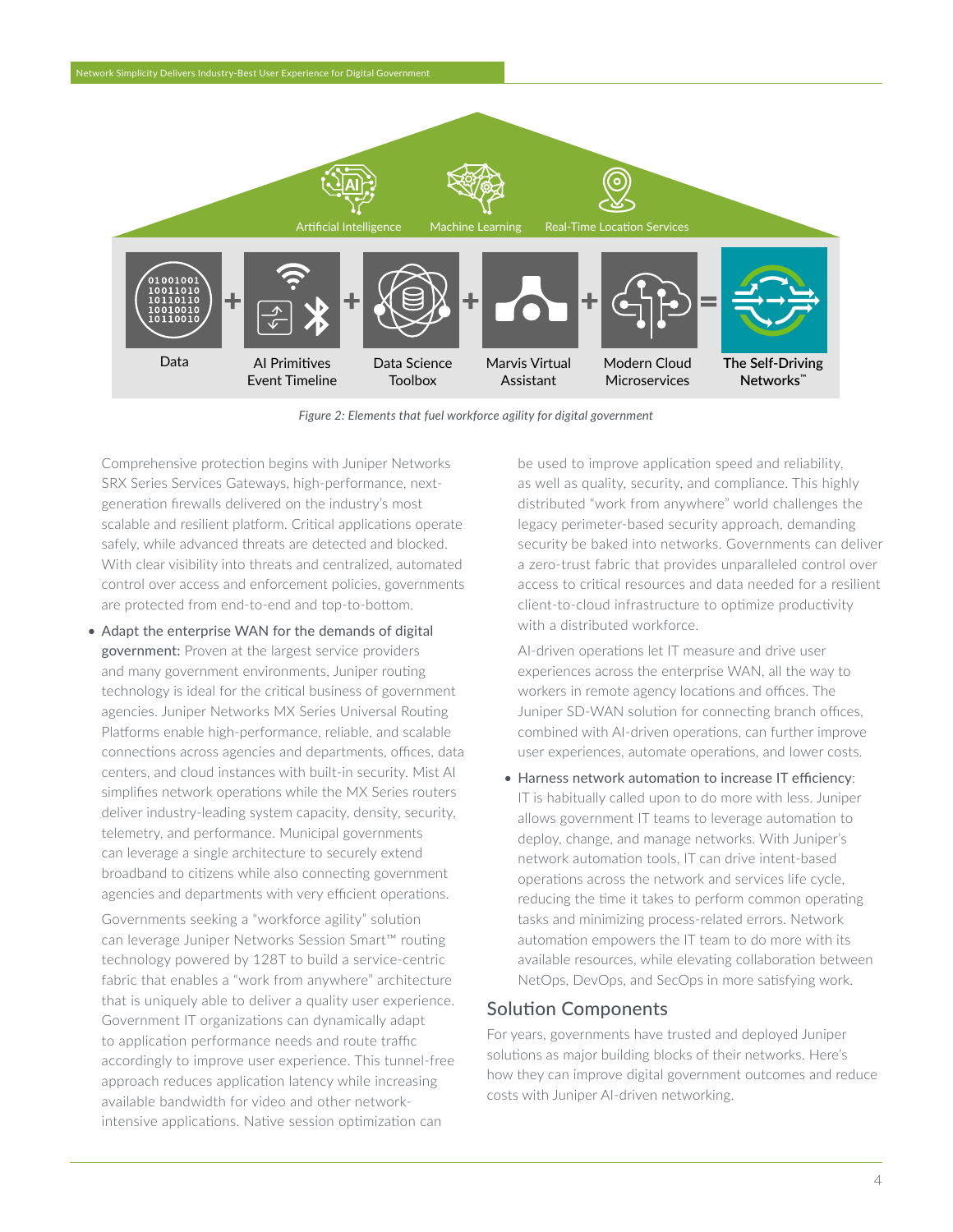## Table 2. Solution Components for Digital Government

| <b>Solution Domain</b>                                      | Summary                                                                                                                                    | Description                                                                                                                                                                                                                                                                                                                                                                                                                                                                                     |
|-------------------------------------------------------------|--------------------------------------------------------------------------------------------------------------------------------------------|-------------------------------------------------------------------------------------------------------------------------------------------------------------------------------------------------------------------------------------------------------------------------------------------------------------------------------------------------------------------------------------------------------------------------------------------------------------------------------------------------|
| Juniper cloud services driven by<br>Mist Al                 | Pioneers AI for IT with the only<br>AI-driven platform for wired and<br>wireless networks.                                                 | Juniper cloud services driven by Mist AI are built on a modern microservices cloud which enables<br>elastic scale, 100% API-based programmability, and operational simplicity. Juniper Mist delivers<br>advanced wired and wireless user experiences unavailable with legacy network solutions.                                                                                                                                                                                                 |
| Juniper Series of High-<br><b>Performance Access Points</b> | Provides enterprise-grade<br>Wi-Fi, Bluetooth LE, and IoT<br>connectivity.                                                                 | Juniper Access Points work in conjunction with Juniper cloud services to collect and analyze<br>metadata in near real time from all wireless clients. This enables rapid problem detection and root<br>cause identification with predictive recommendations and proactive correction. Organizations can<br>choose from a growing portfolio of access points for indoor and outdoor use.                                                                                                         |
| Juniper Mist Wi-Fi Assurance                                | Replaces manual troubleshooting<br>tasks with automated wireless<br>operations.                                                            | Juniper Mist Wi-Fi Assurance makes Wi-Fi predictable, reliable, and measurable with unique<br>visibility into user service levels. Dynamic packet capture and proactive root cause identification<br>speed troubleshooting even for IT generalists.                                                                                                                                                                                                                                             |
| Juniper Mist Wired Assurance                                | Enables simpler operations,<br>streamlined troubleshooting,<br>and better visibility into the<br>user experience for connected<br>devices. | Juniper Mist Wired Assurance onboards, provisions, manages, and troubleshoots EX Series<br>Ethernet Switches, leveraging rich Junos® operating system telemetry to deliver Al-powered<br>automation and service levels. IT gains clear visibility into wired service levels and speeds<br>troubleshooting with proactive root cause identification and automated actions.                                                                                                                       |
| Marvis Virtual Network<br>Assistant                         | Simplifies everyday<br>troubleshooting with self-<br>driving actions and network<br>performance analysis and real-<br>time answers.        | The AI-powered Marvis Virtual Network Assistant automatically fixes problems before users<br>know they even exist. IT can understand issues faster and get more done with its conversational<br>interface driven by Mist AI. IT can turn insights into actions with automatic fixes or recommended<br>actions for simplified troubleshooting.                                                                                                                                                   |
| <b>EX Series Ethernet Switches</b>                          | Provides carrier-grade switches<br>for campus core, aggregation,<br>and access layers.                                                     | The EX9200 line of Ethernet switches is ideal for high-density campus core environments, while<br>the EX4600 line of Ethernet Switches delivers 100GbE aggregation for campus deployments.<br>A broad portfolio of EX Series access switches is available, including the EX4300 Ethernet Switch,<br>which is ideal for connecting IP phones, wireless access points, and surveillance cameras.                                                                                                  |
| <b>Remote Workers</b>                                       |                                                                                                                                            |                                                                                                                                                                                                                                                                                                                                                                                                                                                                                                 |
| Secure remote workforce                                     | Extends the AI-driven enterprise<br>to the home.                                                                                           | Juniper's secure remote workforce solution, Connected Security, is composed of Juniper Mist<br>Wi-Fi Assurance, Juniper Mist Edge, and SRX Series branch firewalls. It empowers governments,<br>administrators, and other staff to work remotely more effectively, while giving IT visibility into the<br>at-home network user experiences.                                                                                                                                                     |
| Data Center                                                 |                                                                                                                                            |                                                                                                                                                                                                                                                                                                                                                                                                                                                                                                 |
| QFX Series Switches                                         | Secures and automates the data<br>center network.                                                                                          | QFX Series Switches provide a strong foundation for flexible, high-performance network fabrics<br>that improve network reliability and agility.<br>QFX Series Switches provide a building block approach for a spine-and-leaf IP fabric architecture<br>with flexible deployment as spine-and-core aggregation, end-of-row, and top-of-rack switches.                                                                                                                                           |
| Apstra Automated Data Center                                | Realizes the full advantage of<br>cloud-like data centers with<br>a single, unified solution that<br>delivers a consistent experience.     | Apstra Automated Data Center unifies architecture and operations into a single source of truth:<br>an intent-based networking system. IT can leverage closed-loop automation and assurance<br>throughout the entire data center life cycle to accelerate services, elevate experiences, and<br>increase productivity.                                                                                                                                                                           |
| <b>Connected Security</b>                                   |                                                                                                                                            |                                                                                                                                                                                                                                                                                                                                                                                                                                                                                                 |
| <b>SRX Series Services Gateways</b>                         | Provides comprehensive<br>threat protection and advanced<br>defenses against known and<br>unknown threats.                                 | SRX Series firewalls are built for maximum scale, availability, and performance. IT can choose from<br>a broad range of physical and virtual SRX Series devices, from all-in-one firewalls for the campus<br>and branch office to highly scalable enterprise and data center firewalls.                                                                                                                                                                                                         |
| Juniper Advanced Threat<br>Prevention                       | Finds and blocks both known<br>and unknown cyber threats.                                                                                  | Juniper Advanced Threat Prevention improves security team response times by automatically<br>discovering threats. Using SecIntel, Juniper's security intelligence feed, along with dynamic malware<br>analysis and machine learning, Juniper Advanced Threat Prevention discovers zero-day threats and<br>enforces protection mechanisms at all connection points.                                                                                                                              |
| Junos Space® Security Director<br>with Policy Enforcer      | Delivers scalable, responsive,<br>and automated security<br>management.                                                                    | Junos Space Security Director gives IT teams insight into threats, compromised devices, and risky<br>applications through an intuitive centralized interface. A user-intent policy framework allows<br>policies to dynamically adapt to changing threat conditions. Policies are enforced everywhere,<br>with any physical or virtual machine acting as an enforcement point, including Juniper switches,<br>firewalls, and routers, as well as third-party infrastructure and cloud platforms. |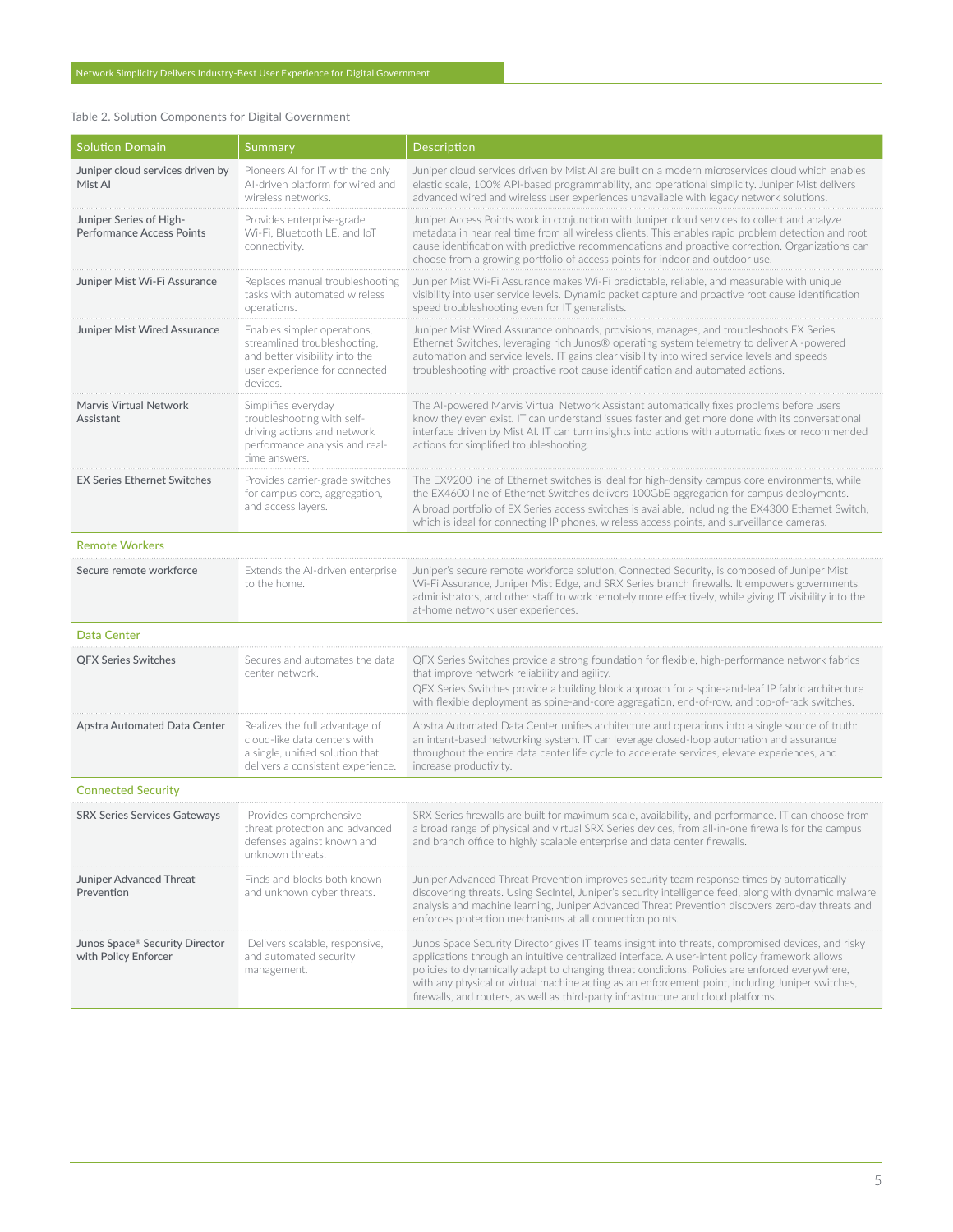### Network Simplicity Delivers Industry-Best User Experience for Digital Government

| <b>Solution Domain</b>                   | 'Summary                                                                                                                             | Description                                                                                                                                                                                                                                                                                                                                                                                                                                                                                             |
|------------------------------------------|--------------------------------------------------------------------------------------------------------------------------------------|---------------------------------------------------------------------------------------------------------------------------------------------------------------------------------------------------------------------------------------------------------------------------------------------------------------------------------------------------------------------------------------------------------------------------------------------------------------------------------------------------------|
| <b>Enterprise WAN and SD-WAN</b>         |                                                                                                                                      |                                                                                                                                                                                                                                                                                                                                                                                                                                                                                                         |
| MX Series Universal Routing<br>Platforms | Unifies operations across the<br>WAN.                                                                                                | MX Series routers simplify and integrate network operations across private data center and public<br>cloud resources. MX Series routers provide flexible, simplified connectivity for site-to-site, data<br>center interconnect, and cloud services deployments. MX Series routers also reduce WAN latency,<br>improving cloud application performance for end users.                                                                                                                                   |
| <b>128T Session Smart Routers</b>        | Delivers a zero-trust service-<br>centric WAN fabric.                                                                                | 128T routers simplify how governments support remote employees by providing centralized<br>management, granular control, individualized flows, and integrated functions, all with infused<br>security and dynamic traffic management. Together, the intelligent features built into the network<br>help all types of government deliver unsurpassed quality, reliability, and scale to applications and<br>services, improving productivity and experience, even under heavy usage from remote workers. |
| Juniper SD-WAN driven by<br>Mist Al      | Simplifies and secures branch<br>offices                                                                                             | The Juniper SD-WAN driven by Mist AI solution delivers smart, automated routing to connect<br>branches with application performance that aligns with business policies. User experiences are<br>enriched across the WAN with AI-driven insight, automation, and action. Intelligent traffic handling<br>increases application performance at a lower cost.                                                                                                                                              |
| Juniper Mist WAN Assurance               | Enables simpler operations,<br>provides better visibility into<br>end-user experiences, and<br>lowers mean time to repair<br>(MTTR). | Juniper Mist WAN Assurance provides visibility into the WAN user experience with application-<br>based context. Al-driven insight, automation, and self-driving actions can be applied across campus<br>and branch networks and the enterprise WAN.                                                                                                                                                                                                                                                     |

Table 3. Improving Digital Government Outcomes and Reducing Costs with AI-Driven Networking

| <b>Solution Domain</b>                            | Summary                                                                                                  | Description                                                                                                                                                                                                                                                         |  |  |
|---------------------------------------------------|----------------------------------------------------------------------------------------------------------|---------------------------------------------------------------------------------------------------------------------------------------------------------------------------------------------------------------------------------------------------------------------|--|--|
| <b>Automation and Network Management</b>          |                                                                                                          |                                                                                                                                                                                                                                                                     |  |  |
| Juniper Sky" Enterprise                           | Enables simple and intuitive cloud-based<br>network management.                                          | Ideal for small and midsize government agencies, IT staff can use Juniper Sky Enterprise<br>to centrally manage and orchestrate network devices and services through a single pane<br>of glass.                                                                     |  |  |
| Junos Space Network<br><b>Management Platform</b> | Simplifies and automates switching.<br>routing, and security management.                                 | Ideal for larger government deployments, Junos Space enables IT staff to scale operations,<br>reduce complexity, and deliver new applications and services quickly. Applications include<br>Security Director and Network Director.                                 |  |  |
| Automation                                        | Builds simplicity into the network for<br>speed, agility, and resilience.                                | The Junos OS automation framework accelerates service delivery and reduces manual<br>configuration work. IT gains clear visibility into application and network performance, with<br>service-level agreements (SLAs) for different departments with minimal effort. |  |  |
| Services                                          |                                                                                                          |                                                                                                                                                                                                                                                                     |  |  |
| <b>Professional Services</b>                      | Offers global services designed to meet<br>business goals.                                               | Juniper Professional Services lets you leverage advisory services, network optimization,<br>and implementation services to speed time to value.                                                                                                                     |  |  |
| Maintenance Services                              | Provides mission-critical support services<br>that reduce OpEx and keep the network<br>running smoothly. | A range of maintenance services keep the network running reliably, reduce network risk,<br>decrease operational costs, and protect your network investment.                                                                                                         |  |  |

# Summary—With Juniper, Your Network Works for You

Juniper is a networking partner for government with a vision that's focused on engineering simplicity and user experience one that challenges conventional wisdom and delivers on a better network experience. Since its inception, Juniper has consistently developed and delivered market-leading, innovative networking solutions. With our industry-leading AI-Driven Enterprise architecture, we've reimagined how the network should operate, with a primary focus on optimizing experience and realizing the vision of a self-driving network.

COVID-19 presents an opportunity to accelerate much needed changes and build a network architecture that enables digital government for the next decade. While technology has never

been more critical to delivering digital services, IT has also never been more complex. The growing number of users, applications, mobile and IoT devices, and locations relying on digital systems will quickly become unsustainable if governments continue down the same network path.

That's why Juniper is leading the way with AI-driven networking, using AI-driven insight, automation, and actions so governments can deliver unique engagement and optimized experiences that elevate use for citizens and civil servants alike.

The IT landscape is changing forever, and Juniper is leading the way. We can help you set the standard for how citizens, governments, and businesses collaborate and innovate with one architecture that delivers a wealth of positive outcomes.